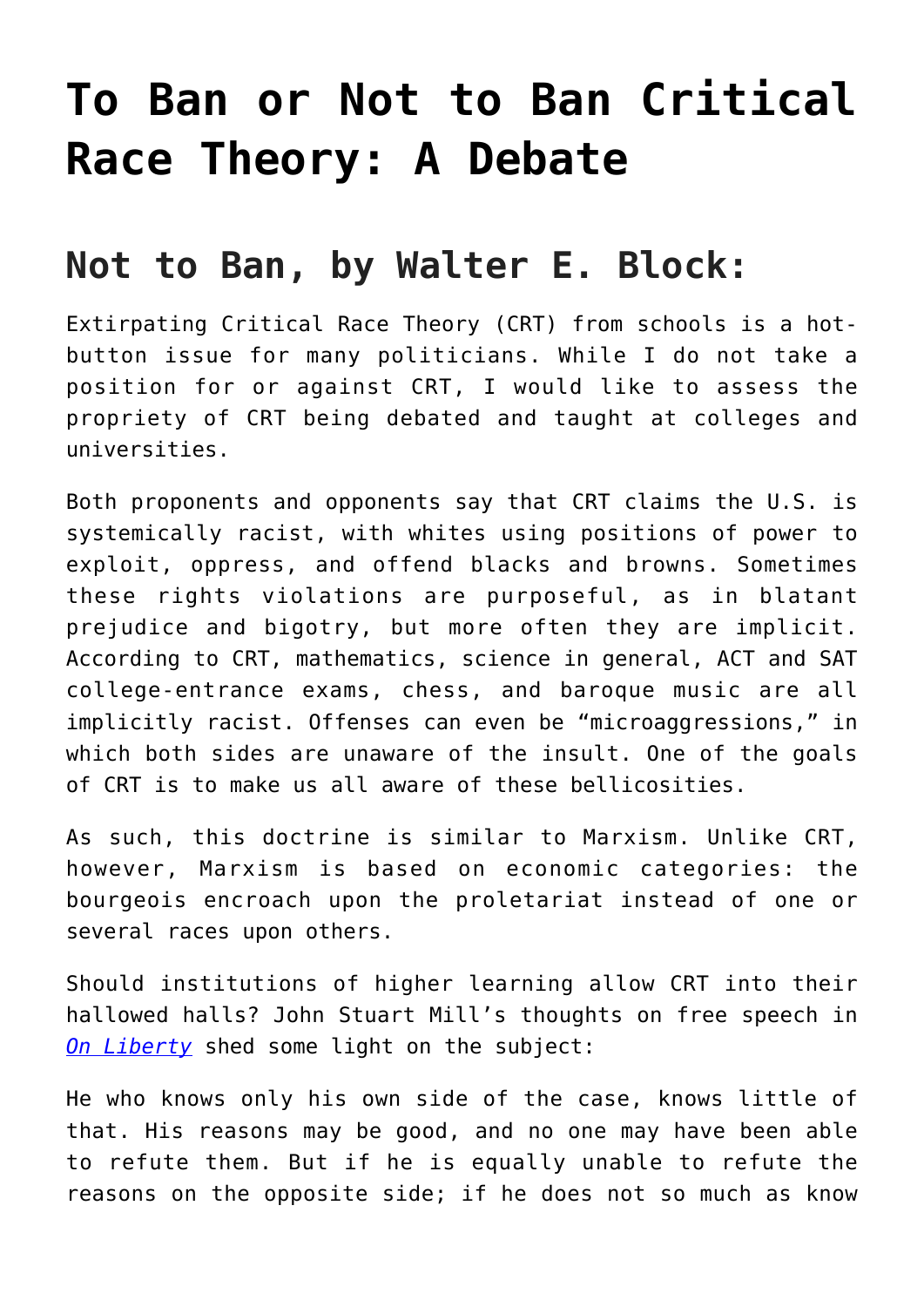what they are, he has no ground for preferring either opinion.

If CRT is banned from universities, students and professors will not be able to wrestle with this doctrine. They may read about it, but the scholar will still be deprived, as Mill wrote, of "hear(ing) them from persons who actually believe them; who defend them in earnest, and do their very utmost for them. (The scholar) must know them in their most plausible and persuasive form…." Thus, CRT should not be canceled at universities because "sunlight is the best disinfectant."

We should not ban discussion on or debate over anything in universities devoted to seeking out the truth—whether CRT or the flat earth hypothesis. Of course, advocates of the latter view will be pulverized in an open and fair debate. This also applies to Holocaust denial, which is outlawed in Canada and several European countries. Nothing should be "off the table" insofar as learning, teaching, and discussing is concerned.

It is undeniable that the objections of CRT's advocates to being squelched come across as hypocritical, now that the shoe is on the other foot. After all, they have never hesitated to cancel conservative and libertarian views. Nevertheless, we should ignore this hypocrisy on their part and instead follow John Stuart Mill in this matter.

## **To Ban, by Paul Gottfried:**

Reading Walter Block on the teaching of Critical Race Theory left me astonished at how abstract theories can lead otherwise persuasive polemicists astray. Does Professor Block really believe that "banning" CRT from our universities will deny students and professors the opportunity to "wrestle" with this doctrine?

Since CRT is currently being inflicted on our military, public administrators, and those employed in our corporate capitalist sector, it is hard to imagine that these ideas would vanish if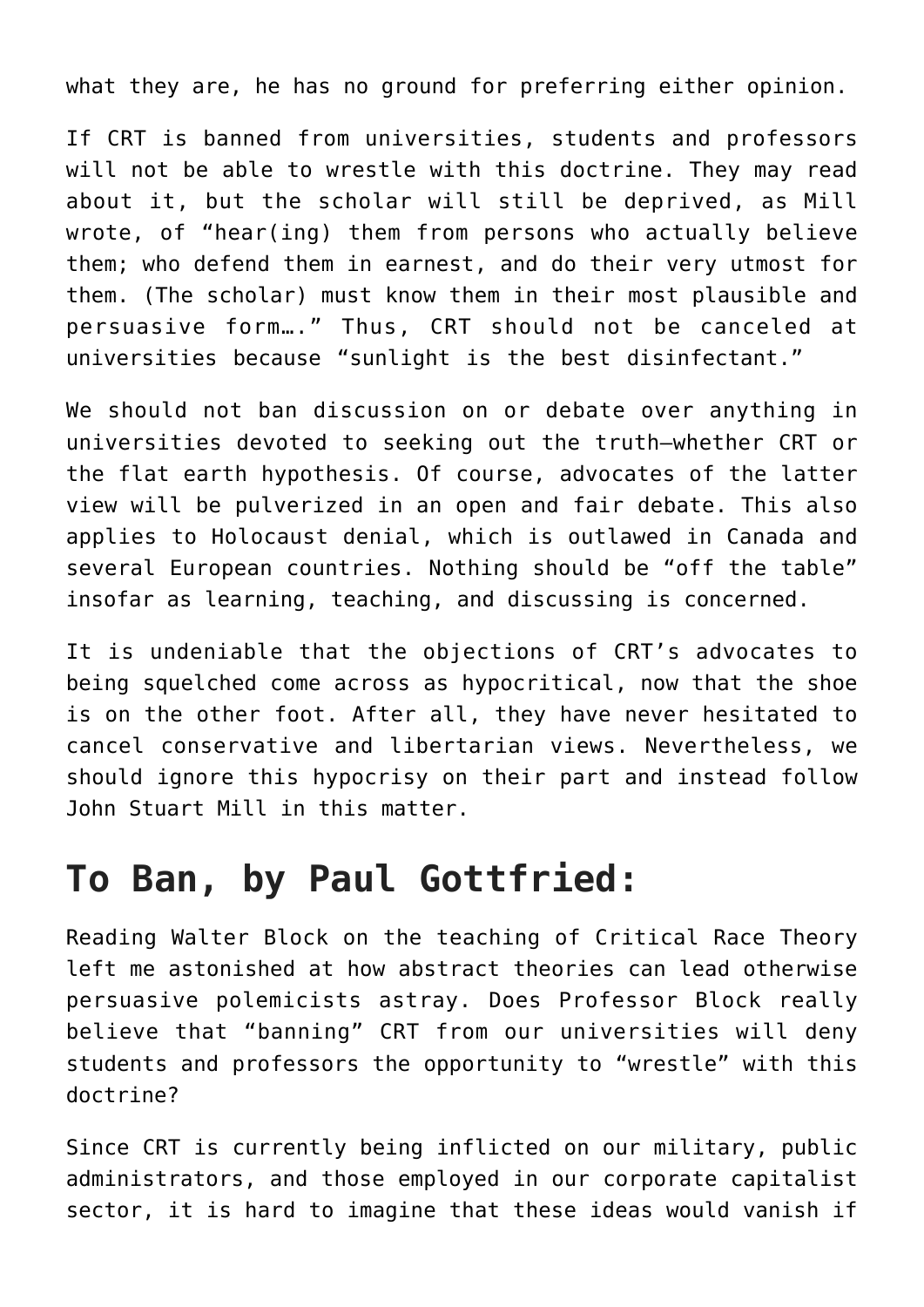universities stopped promoting them. The problem is not that CRT is in danger of becoming extinct. It is rather that we are drowning in this antiwhite racist ideology whose proponents, Block admits, do not tolerate dissent.

Contrary to Block's thinking, CRT is not something "similar to Marxism," because it stresses "bellicosity." Rather, it is far less rational than Marxism and features the premise of blaming the white race for all the world's ills. Marxism, which, according to Block, deals with "economic categories" and the "bourgeois encroach[ing] on the proletariat," is different from CRT because it is not about the demonization of the white race.

But whatever unpleasantness CRT contains, it seems to be too intellectually important for Block not to be a part of our higher education. Perhaps Professor Block would also leave time to [Professor Derek Hook of Duquesne University](https://meaww.com/psychology-prof-derek-hook-supports-white-peoples-suicide-twitter-says-you-first) to plead his case that whites are so evil that they should be encouraged to commit collective suicide. Perhaps this too is something we should want college kids to wrestle with.

Block's citation of John Stuart Mill and the call by this Victorian reformer for open debate are entirely misleading. Mill supported open, not ideologically restricted, debate on political and philosophical issues; the advocates of CRT by contrast are engaged in shutting down all conceivable opposition to their views as racist and reeking of white privilege.

It seems that one can easily draw a comparison between the imposition of antiwhite racism in American educational institutions and the teaching of Nazi race theory in German universities during the Third Reich. Those who dissented from Nazi views were given no more tolerance in German universities in the 1930s than critics of CRT are now given in our academic institutions. Debate has been shut down in our onetime centers of learning; but Block is convinced that we are enhancing